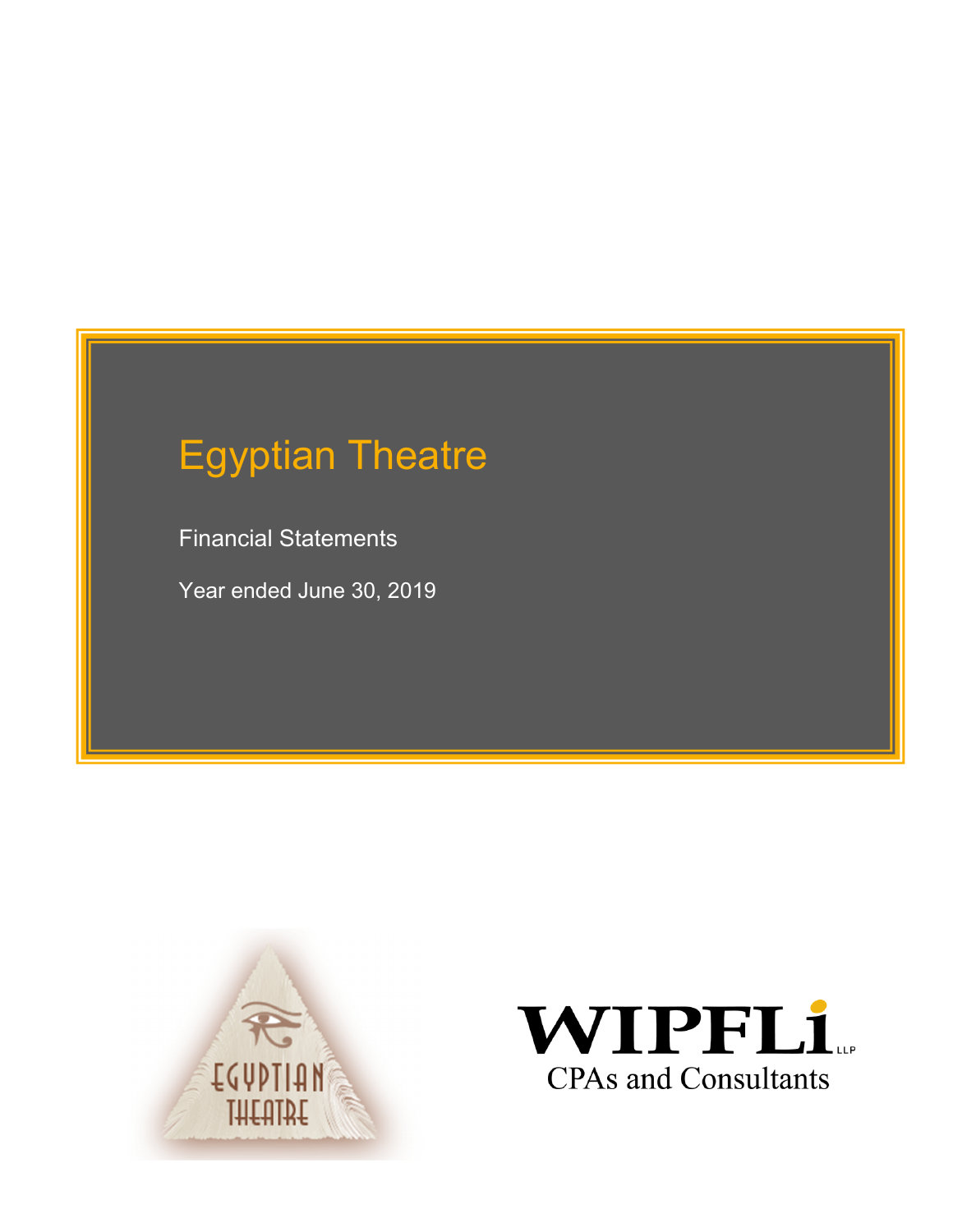

# **Independent Auditor's Report**

Board of Directors Egyptian Theatre DeKalb, Illinois

#### **Report on the Financial Statements**

We have audited the accompanying financial statements of Egyptian Theatre (a nonprofit organization), which comprise the statement of financial position as of June 30, 2019, and the related statement of activities, statement of functional expenses and cash flows for the year then ended, and the related notes to the financial statements.

#### **Management's Responsibility for the Financial Statements**

Management is responsible for the preparation and fair presentation of these financial statements in accordance with accounting principles generally accepted in the United States; this includes the design, implementation, and maintenance of internal control relevant to the preparation and fair presentation of financial statements that are free from material misstatement, whether due to fraud or error.

#### **Auditor's Responsibility**

Our responsibility is to express an opinion on these financial statements based on our audit. We conducted our audit in accordance with auditing standards generally accepted in the United States. Those standards require that we plan and perform the audit to obtain reasonable assurance about whether the financial statements are free from material misstatement.

An audit involves performing procedures to obtain audit evidence about the amounts and disclosures in the financial statements. The procedures selected depend on the auditor's judgment, including the assessment of the risks of material misstatement of the financial statements, whether due to fraud or error. In making those risk assessments, the auditor considers internal control relevant to the entity's preparation and fair presentation of the financial statements in order to design audit procedures that are appropriate in the circumstances, but not for the purpose of expressing an opinion on the effectiveness of the entity's internal control. Accordingly, we express no such opinion. An audit also includes evaluating the appropriateness of accounting policies used and the reasonableness of significant accounting estimates made by management, as well as evaluating the overall presentation of the financial statements.

We believe that the audit evidence we have obtained is sufficient and appropriate to provide a basis for our audit opinion.

#### **Opinion**

In our opinion, the financial statements referred to above present fairly, in all material respects, the financial position of Egyptian Theatre as of June 30, 2019, and the changes in its net assets and its cash flows for the year then ended in accordance with accounting principles generally accepted in the United States.

Wippei LLP

Wipfli LLP

Rockford, Illinois March 11, 2020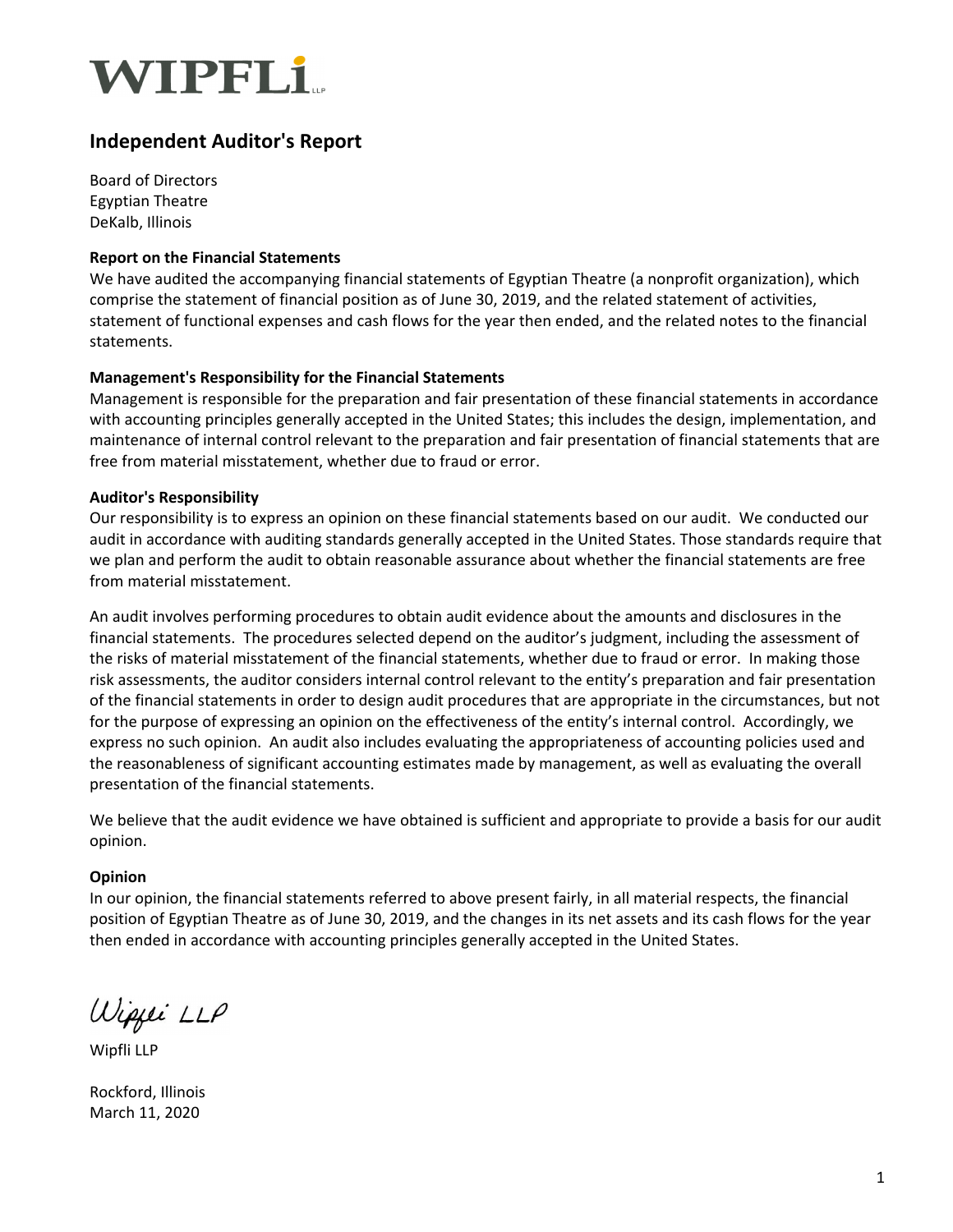# Statement of Financial Position

June 30, 2019

| <b>Assets</b>                                |     |           |
|----------------------------------------------|-----|-----------|
| Cash and cash equivalents                    | \$  | 432,459   |
| Beneficial interest in trusts, at fair value |     | 165,641   |
| Property and equipment, net                  |     | 1,465,233 |
|                                              |     |           |
| Total assets                                 | \$  | 2,063,333 |
|                                              |     |           |
| <b>Liabilities and Net Assets</b>            |     |           |
|                                              |     |           |
| Liabilities:                                 |     |           |
| Accounts payable                             | \$  | 4,557     |
| <b>Accrued liabilities</b>                   |     | 19,922    |
| Deferred ticket revenue                      |     | 45,837    |
| Deferred revenue                             |     | 25,000    |
|                                              |     |           |
| <b>Total liabilities</b>                     |     | 95,316    |
|                                              |     |           |
| Net Assets:                                  |     |           |
| Net assets without donor restrictions        |     | 1,609,035 |
| Net assets with donor restrictions           |     | 358,982   |
|                                              |     |           |
| Total net assets                             |     | 1,968,017 |
|                                              |     |           |
| Total liabilities and net assets             | \$. | 2,063,333 |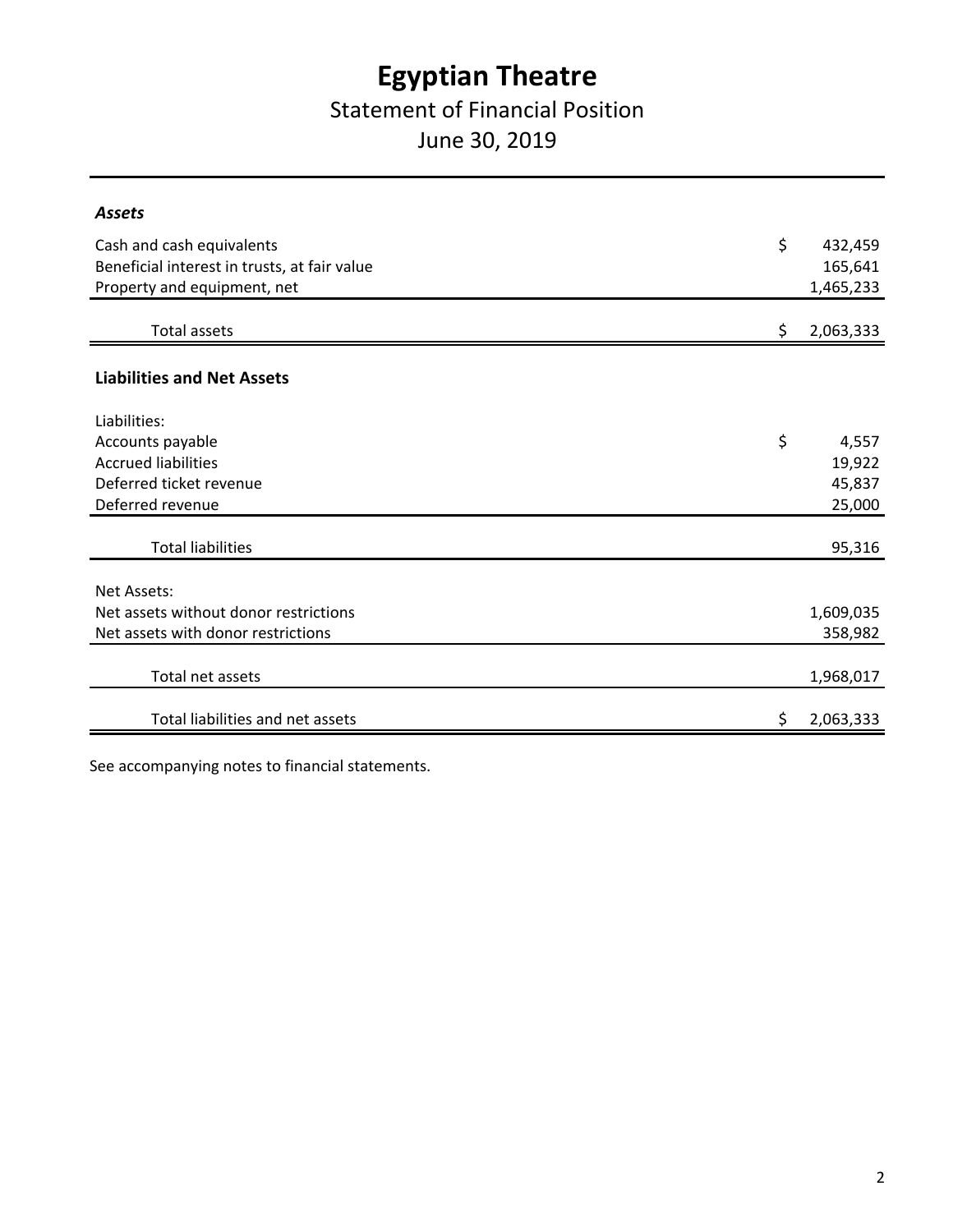# Statement of Activities

For the Year Ended June 30, 2019

|                                       | Without donor With donor<br>restrictions | restrictions | Total     |
|---------------------------------------|------------------------------------------|--------------|-----------|
| Support and revenue:                  |                                          |              |           |
| Contributions                         | \$<br>76,030 \$                          | 866,220\$    | 942,250   |
| Donations - in kind                   | 92,630                                   |              | 92,630    |
| Grants                                | 19,600                                   |              | 19,600    |
| Theatre income                        | 659,873                                  |              | 659,873   |
| Rental income                         | 57,824                                   |              | 57,824    |
| Membership revenue                    | 10,050                                   |              | 10,050    |
| Fundraising, net                      | 34,160                                   |              | 34,160    |
| Merchandise, net                      | 4,351                                    |              | 4,351     |
| Investment income, net                | 16,446                                   | (3, 214)     | 13,232    |
| Miscellaneous                         | 8,691                                    |              | 8,691     |
| Net assets released from restrictions | 632,178                                  | (632, 178)   | 0         |
| Total revenue and support             | 1,611,833                                | 230,828      | 1,842,661 |
| Expenses:                             |                                          |              |           |
| Program services                      | 619,336                                  |              | 619,336   |
| Management and general                | 378,268                                  |              | 378,268   |
| Fundraising                           | 72,718                                   |              | 72,718    |
| <b>Total expenses</b>                 | 1,070,322                                |              | 1,070,322 |
| Change in net assets                  | 541,511                                  | 230,828      | 772,339   |
| Net asset, beginning of year          | 1,067,524                                | 128,154      | 1,195,678 |
| Net assets, end of year               | \$<br>1,609,035 \$ 358,982 \$ 1,968,017  |              |           |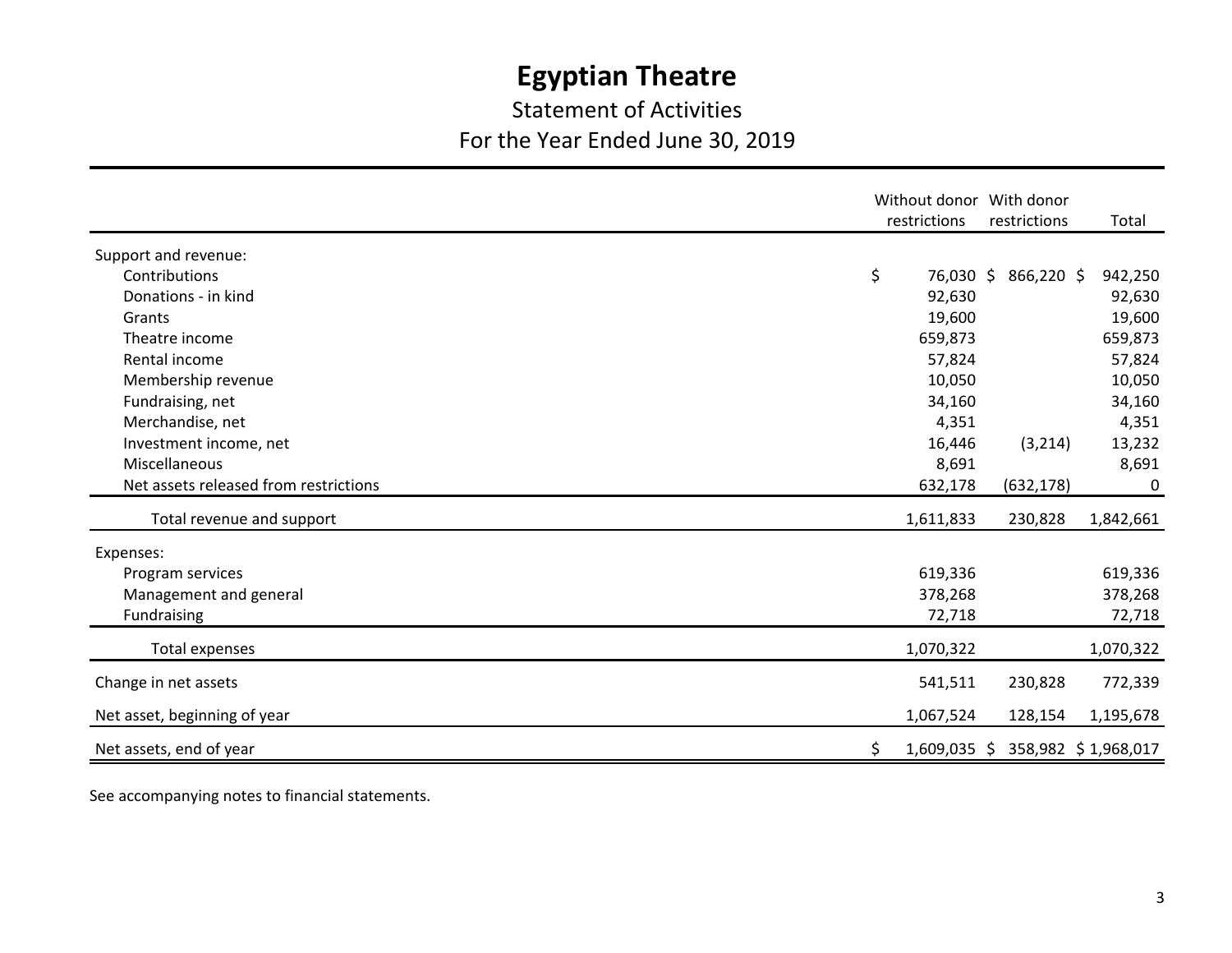Statement of Cash Flows For the Year Ended June 30, 2019

| <b>Cash Flows from Operating Activities</b>                          |               |
|----------------------------------------------------------------------|---------------|
| Change in net assets                                                 | Ś.<br>772,339 |
| Adjustments to reconcile change in net assets to net cash flows from |               |
| operating activities:                                                |               |
| Depreciation                                                         | 111,403       |
| Unrealized gain on beneficial interest in trusts                     | (4)           |
| Realized gain on beneficial interest in trusts                       | (8,652)       |
| Reinvested investment income, net                                    | (4, 563)      |
| Contribution to beneficial interest in trust                         | (250,000)     |
| Distribution from beneficial interest in trust                       | 284,360       |
| Change in assets and liabilities:                                    |               |
| Accounts payable                                                     | 2,562         |
| <b>Accrued liabilities</b>                                           | 329           |
| Deferred ticket revenue                                              | 19,594        |
| Deferred revenue                                                     | (25,000)      |
|                                                                      |               |
| Net cash flows from operating activities                             | 902,368       |
| <b>Cash Flows from Investing Activities</b>                          |               |
| Purchases of property and equipment                                  | (567, 789)    |
|                                                                      |               |
| Net cash flows from investing activities                             | (567, 789)    |
| Net change in cash and cash equivalents                              | 334,579       |
|                                                                      |               |
| <b>Net Cash and Cash Equivalents</b>                                 |               |
| <b>Beginning</b>                                                     | 97,880        |
|                                                                      |               |
| Ending                                                               | 432,459<br>S. |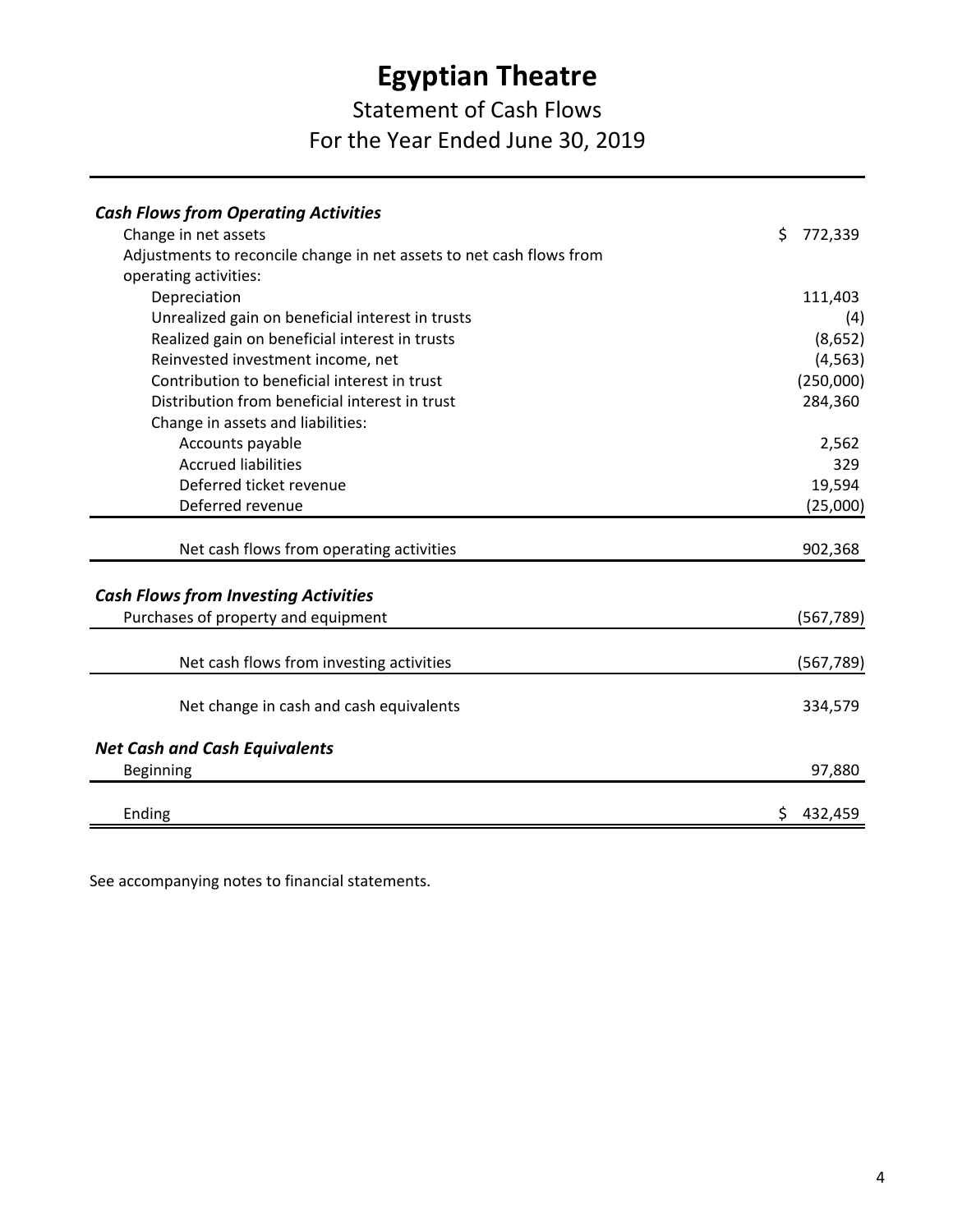# Statement of Functional Expenses For the Year Ended June 30, 2019

|                                               | Program                 | Management  |                     |                         |
|-----------------------------------------------|-------------------------|-------------|---------------------|-------------------------|
|                                               | Services                | and General | <b>Fund Raising</b> | Totals                  |
| Production and event<br>Ticket system expense | \$<br>366,285<br>29,956 |             |                     | \$<br>366,285<br>29,956 |
| Merchandise and concessions                   | 18,407                  |             |                     | 18,407                  |
| Supplies                                      | 2,872 \$                | 2,873       |                     | 5,745                   |
| Total direct show related costs               | 417,520                 | 2,873       |                     | 420,393                 |
|                                               |                         |             |                     |                         |
| Advertising                                   | 130,302                 |             | \$<br>14,478        | 144,780                 |
| <b>Bank charges</b>                           |                         | 22,768      |                     | 22,768                  |
| Dues and subscriptions                        |                         | 1,981       |                     | 1,981                   |
| Grant expenses                                |                         | 3,650       |                     | 3,650                   |
| Insurance                                     | 21,005                  | 1,106       |                     | 22,111                  |
| Legal and accounting                          |                         | 18,225      |                     | 18,225                  |
| <b>Medical reimbursements</b>                 |                         | 6,262       |                     | 6,262                   |
| Miscellaneous                                 | 168                     | 169         |                     | 337                     |
| Office expense                                | 2,843                   | 2,843       |                     | 5,686                   |
| Payroll taxes                                 |                         | 12,199      | 4,067               | 16,266                  |
| Postage                                       | 410                     | 246         | 164                 | 820                     |
| Repairs and maintenance                       | 2,215                   | 8,861       |                     | 11,076                  |
| Repairs and maintenance - in kind             |                         | 28,159      |                     | 28,159                  |
| Salaries and wages                            |                         | 155,450     | 51,817              | 207,267                 |
| Sales tax                                     | 5,705                   |             |                     | 5,705                   |
| Telephone and internet                        |                         | 6,457       | 717                 | 7,174                   |
| Training and seminars                         |                         | 5,900       | 1,475               | 7,375                   |
| <b>Utilities</b>                              | 5,747                   | 22,987      |                     | 28,734                  |
| Waste removal                                 |                         | 150         |                     | 150                     |
|                                               |                         |             |                     |                         |
| Expenses before depreciation                  | 585,915                 | 300,286     | 72,718              | 958,919                 |
| Depreciation                                  | 33,421                  | 77,982      |                     | 111,403                 |
| Total                                         | \$<br>$619,336$ \$      | 378,268 \$  | 72,718 \$           | 1,070,322               |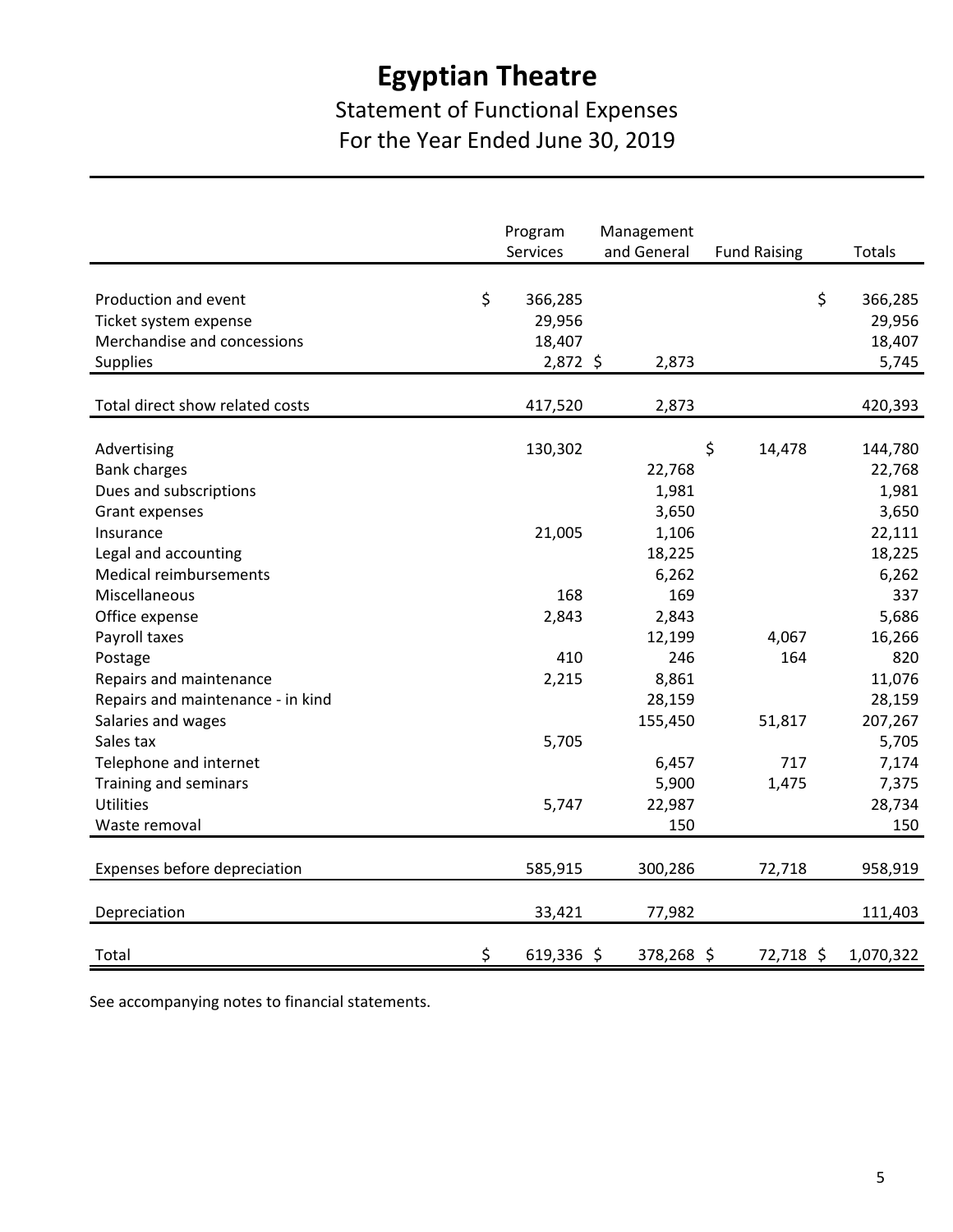# **Note 1: Nature of Business and Significant Accounting Policies**

#### **Nature of business**

Egyptian Theatre is a not-for-profit corporation located in DeKalb, Illinois. Egyptian Theatre was created to share and protect the historical integrity of the theatre as a regional arts center for entertainment and community involvement. The historic Egyptian Theatre is recognized as a center for the arts and entertainment in the region, enriching the community culturally and economically. The Theatre is a beloved gathering place and source of pride, providing programming and excitement now and for future generations.

#### **Basis of accounting:**

The financial statements are on the accrual basis of accounting in which revenue is recognized when earned and expenses are recognized when incurred.

#### **Cash and cash equivalents**

For purposes of reporting the statements of cash flows, the Theatre includes all cash accounts which are not subject to withdrawal restrictions or penalties, and all highly liquid debt instruments purchased with a maturity of three months or less as cash and cash equivalents on the accompanying statement of financial position. At June 30, 2019 the bank balance of the Theatre's deposits in checking and savings account at one institution exceeded the amount covered by Federal Depository Insurance by approximately \$157,200. In the event of a bank failure, the Theatre's uninsured deposits might not be recovered.

#### **Property and equipment**

Property and equipment are carried at cost. Expenditures for maintenance, repairs and improvements which do not significantly extend the useful lives of the assets are charged to operations as incurred. The fair value of donated property and equipment is capitalized. Depreciation is computed over the estimated useful lives of the assets under the straight-line method. The estimated useful lives of the property and equipment are as follows:

|                              | Years    |
|------------------------------|----------|
| <b>Buildings</b>             | 39       |
| <b>Building improvements</b> | 7 - 15   |
| Equipment                    | $5 - 15$ |

#### **Net assets are presented as follows:**

Net assets are classified into one of the following two categories depending on the presence or absence of donorimposed restrictions: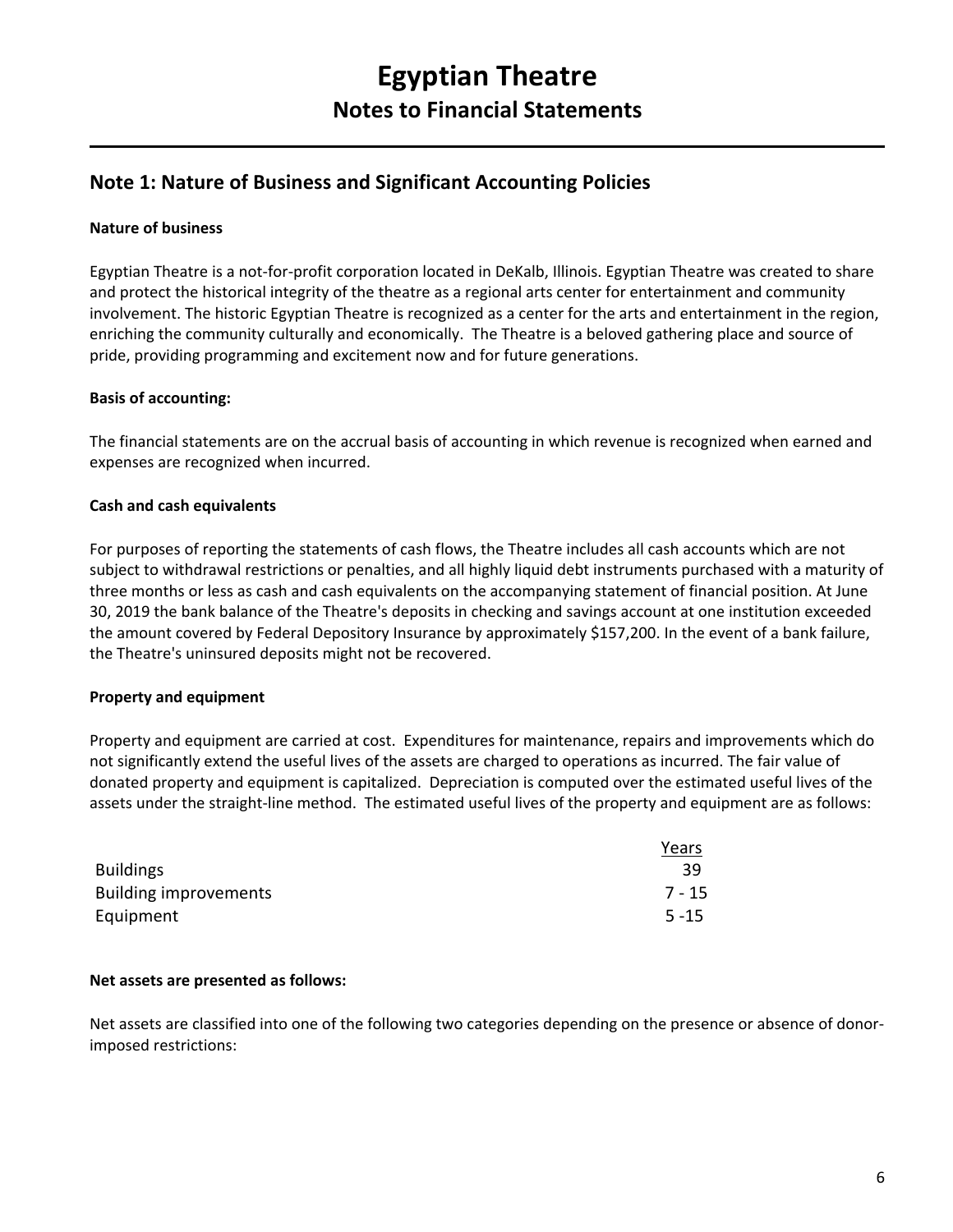# **Note 1: Nature of Business and Significant Accounting Policies** (Continued)

Net assets without donor restrictions - Net assets are reflective of revenues and expenses associated with the principal programs and activities of the Theatre and are not subject to donor-imposed stipulations. Support that is restricted by the donor is reported as an increase in net assets without donor restrictions if the restriction expires in the reporting period in which the support is recognized. Board designated funds are established annually by the Board of Directors and represent designated amounts from net assets without donor restrictions which are to be used for future improvements, programs, emergency reserves, and other unanticipated needs of the Theatre.

Net assets with donor restrictions - Net assets with donor or certain granter imposed restrictions. Some donorimposed restrictions or stipulations are temporary in nature and will be met either by actions of the Theatre and/or the passage of time. Other donor-imposed restrictions are perpetual in nature, where the donor stipulates that resources be maintained in perpetuity by the Theatre. Generally, the donors of these assets permit the Theatre to use all or part of the income earned on related investments for general or specific purposes.

#### **Revenues**

Earned income consists of income from ticket sales, facility rentals, concessions, and other miscellaneous sources. Ticket sales are recorded as income or deferred income, dependent upon the performance in which they relate. Ticket sales are initially recognized as deferred revenues and recognized as income as each show is performed.

#### **Recognition of revenue and support with donor restrictions**

Contributions received are recorded as without donor restrictions or with donor restrictions support depending on the existence or nature of any donor restrictions. Contributions with time and purpose restrictions are reported as temporarily restricted support and reclassified to unrestricted net assets upon expiration or fulfillment of the restrictions. However, contributions that are with donor restrictions are reported as increases in without donor restriction net assets if the restrictions expire in the year in which the contributions are recognized.

#### **Contribution recognition**

Donated services and materials are recognized as contributions if the services (a) create or enhance nonfinancial assets or (b) require specialized skills, are performed by people with those skills, and would otherwise be purchased by the Theatre. A substantial number of volunteers have made significant contributions of their time to the Theatre's program and supporting services. The value of this contributed time is not reflected in these financial statements because the criteria for recognition have not been satisfied. Contributed goods and services from professionals are recorded when utilized and are reflected in the financial statements at their estimated fair value. During the year ending June 30, 2019, contributed services and materials totaled \$92,630.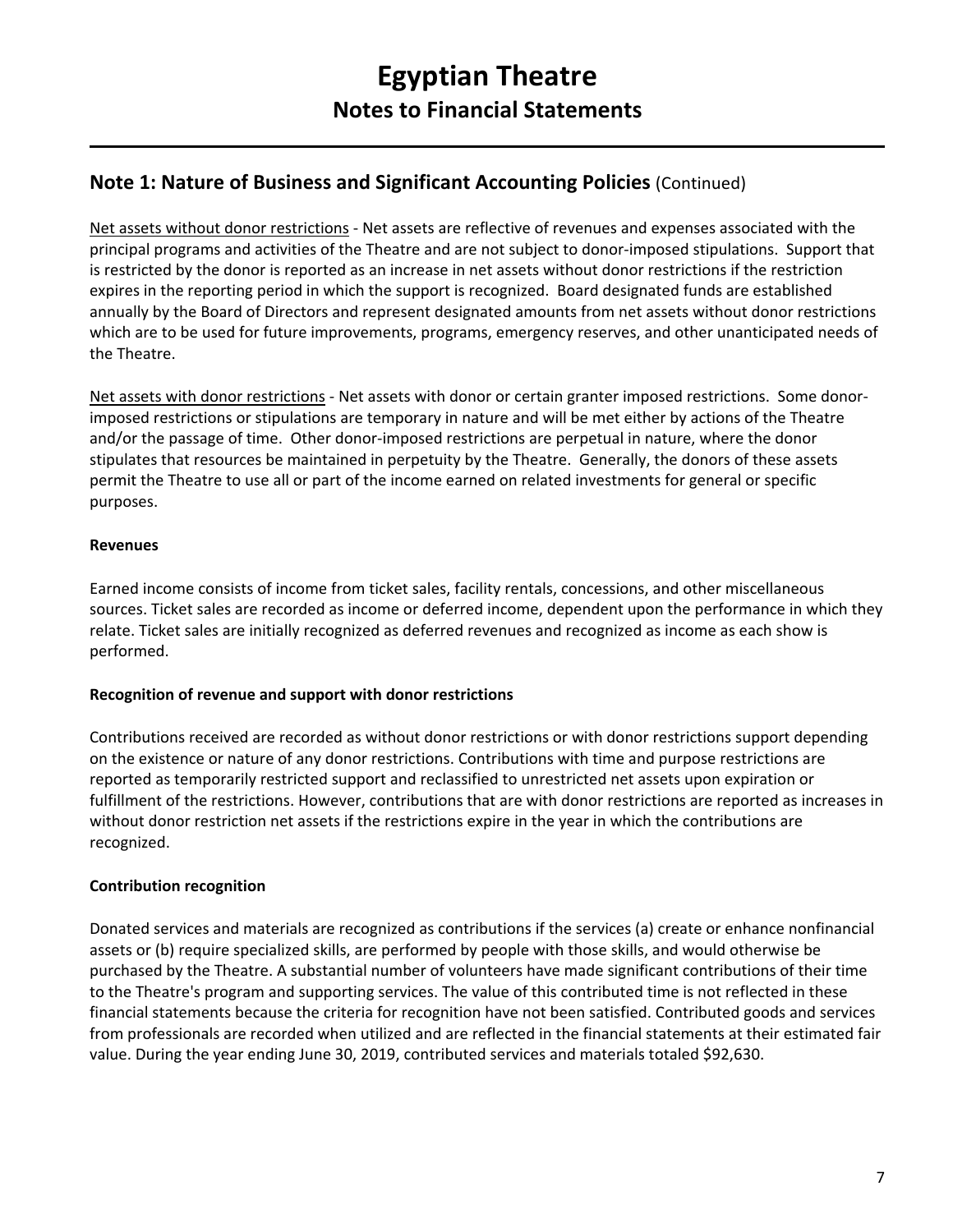# **Note 1: Nature of Business and Significant Accounting Policies** (Continued)

#### **Management use of estimates**

The preparation of financial statements in conformity with accounting principles generally accepted in the United States requires management to make estimates and assumptions that affect the reported amounts of assets and liabilities and disclosure of contingent assets and liabilities at the date of the financial statements and the reported amounts of revenues and expenses during the reporting period. Actual results could differ from those estimates.

#### **Functional allocation of expenses**

The costs of providing program services and other activities have been summarized on a functional basis in the statement of activities and in the statement of functional expenses. Accordingly, certain costs have been allocated among the program and supporting services benefited.

#### **Income taxes**

The Theatre qualifies for tax exempt status under Section 501(c)(3) of the Internal Revenue Code as an theatre organized as not-for-profit.

The Theatre accounts for income taxes in accordance with FASB ASC 740 *Income Taxes*. FASB ASC 740 provides detailed guidance for the financial statement recognition, measurement and disclosure of uncertain tax positions recognized in an enterprise's financial statements and requires an entity to recognize the financial statement impact of a tax position when it is more likely than not that the position will be sustained upon examination. The Theatre recorded no liabilities for uncertain tax positions or unrecognized tax benefits. The Theatre's tax years that remain open and subject to possible examination by federal and state of Illinois jurisdictions included tax years 2016 through 2018.

#### **Accounting standards update**

In 2014, the Financial Accounting Standards Board (FASB) issued Accounting Standards Update (ASU) No. 2014- 09, *Revenue from Contracts with Customers (Topic 606)*. This ASU, as amended, provides comprehensive guidance on the recognition of revenue from customers arising from the transfer of goods and services, guidance on accounting for certain contract costs, and new disclosures. The new standard supersedes current revenue recognition requirements in FASB Accounting Standards Codification (ASC) Topic 605, *Revenue Recognition*, and most industry specific guidance. When adopted, the amendments in the ASU must be applied using one of two retrospective methods. ASU No. 2014-09 is effective for nonpublic organizations for annual periods beginning after December 15, 2018. Management is evaluating what impact this new standard will have on its financial statements.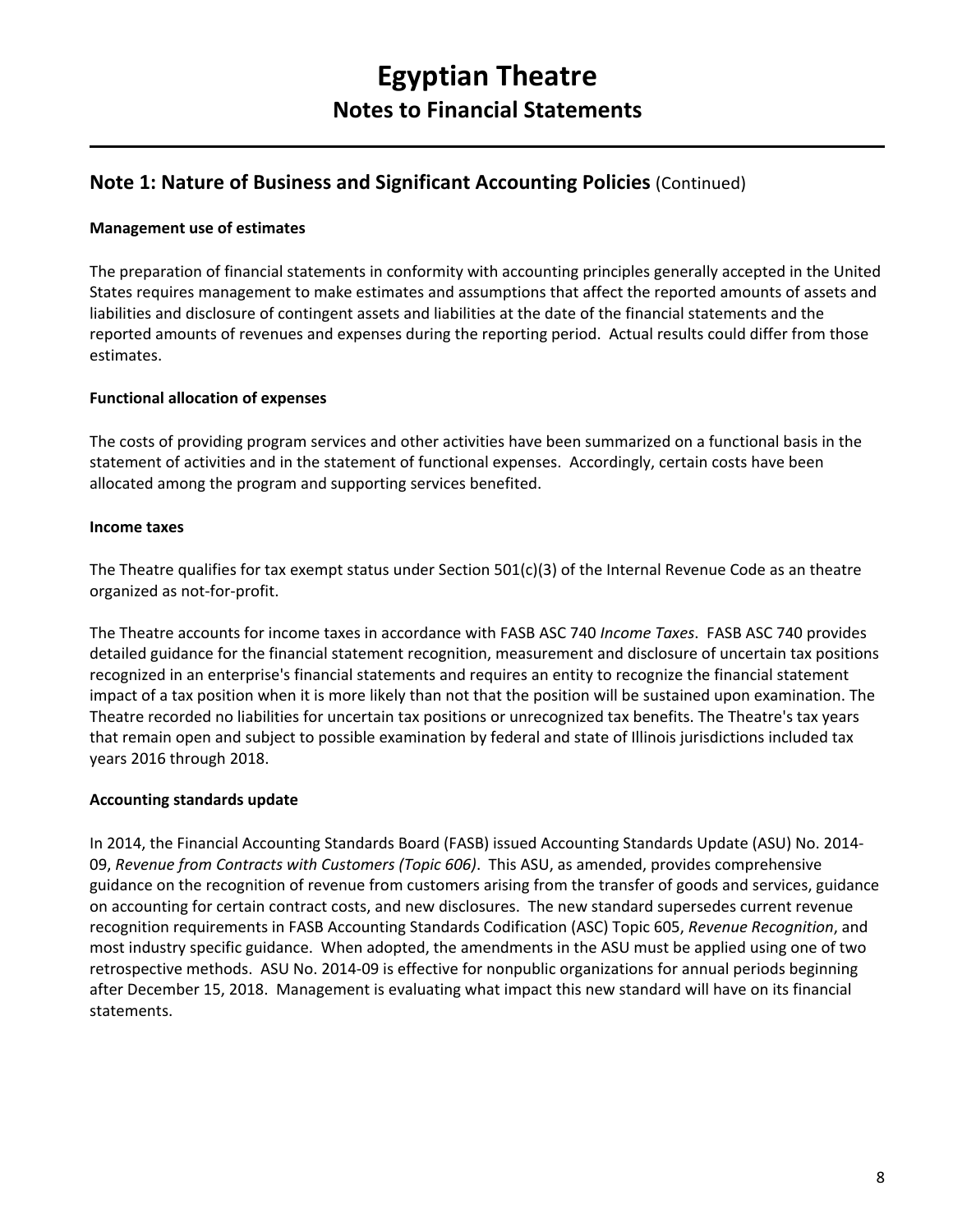# **Note 1: Nature of Business and Significant Accounting Policies** (Continued)

In 2016, the Financial Accounting Standards Board (FASB) issued Accounting Standards Update (ASU) 2016- 02, *Leases (Topic 842)*, which is intended to improve financial reporting on leasing transactions. ASU 2016- 02 will require lessees to recognize right of use assets and lease obligations for operating and finance leases under terms greater than 12 months. ASU 2016-02 is effective for fiscal years beginning after December 15, 2020, with early adoption permitted. ASU 2016-02 must be applied modified retrospectively. Management is evaluating what impact this new standard will have on its financial statements.

# **Note 2: Liquidity and Availability**

Financial assets available for general expenditure, that is, without donor or other restrictions or designations limiting their use, within twelve months of the statement of financial position date, comprise the following as of June 30, 2019:

| Financial assets, at year-end*                                                         | 598,100    |
|----------------------------------------------------------------------------------------|------------|
| Less those unavailable for general expenditures                                        |            |
| Contractual or donor-imposed restrictions:<br>Beneficial interest in trust             | (103, 120) |
| Unavailable assets released within one year:                                           |            |
| Beneficial interest in trust                                                           | 4,330      |
| Financial assets available to meet cash needs for general expenditures within one year | 499,310    |

\* Total assets, less nonfinancial assets

The Theatre's beneficial interest in assets held by Dekalb County Community Foundation totaling \$165,641 as of June 30, 2019. Of this balance, \$103,120 represents the Theatre's restricted investments. The Theatre shall receive an annual distribution as described further in note 3. Fiscal year 2019's distribution was \$4,330. Prior years amount has been used in estimating the unavailable assets realized within one year.

The Theatre does not have a formal liquidity policy.

# **Note 3: Beneficial Interest in Endowment**

Egyptian Theatre is an income beneficiary of an endowment held by DeKalb County Community Foundation. Under the endowment agreement, Egyptian Theatre is to receive a distribution from the Foundation annually a sum equal to a percentage ("the Spending Rate") of the Average Fair Market Value of the Fund net of all expenses and costs (including fees). The Average Fair Market Value shall be the average of the monthly value of the Fund calculated toward the end of each calendar year following the inception of the Fund. The grant distribution (Payout) from the fund shall be based on a three-year (or since inception if less than three years old) trailing average of the Average Fair Market Value amounts. The Foundation may at any time, and from time to time, change either the Spending Rate or the manner in which the Average Fair Market Value is determined, or both; and may adopt a different plan of distribution. The fair value of the principal of the endowment is accounted for as a with donor restriction net asset.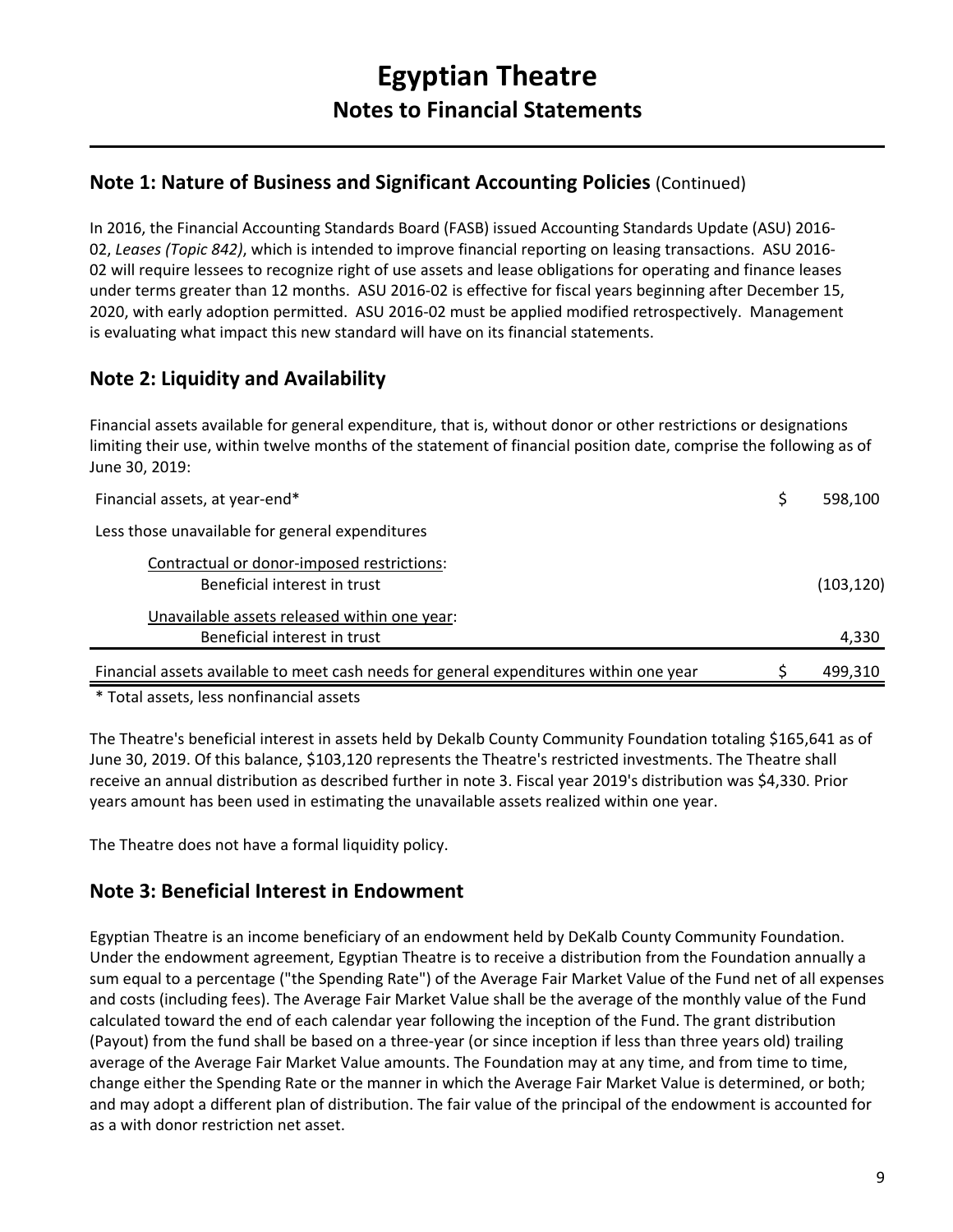## **Note 4: Fair Value Measurements**

Fair value is the price that would be received to sell an asset or paid to transfer a liability in an ordinary transaction between market participants at the measurement date. A three tier hierarchy prioritizes the inputs used in measuring fair value. These tiers include *Level 1,* defined as observable inputs such as quoted market prices in active markets; *Level 2*, defined as inputs other than quoted market prices in active markets that are either directly or indirectly observable; and *Level 3,* defined as unobservable inputs in which little or no market data exists, therefore, requiring an entity to develop its own assumptions. The asset's or liability's fair value measurement within the hierarchy is based on the lowest level of any input that is significant to the fair value measurement.

The methods described below may produce a fair value calculation that may not be indicative of net realizable value or reflective of future fair value. Furthermore, while the Theatre believes its valuation methods are appropriate and consistent with other market participants, the use of different methodologies or assumptions to determine the fair value of certain financial instruments could result in a different fair value measurement at the reporting date.

The following table sets forth by level, within the fair value hierarchy, the Theatre's assets at fair value as of June 30, 2019:

| Fair Value    |         |         |           |
|---------------|---------|---------|-----------|
| June 30, 2019 | Level 1 | Level 2 | Level 3   |
|               |         |         |           |
| \$165,641     | S0      | \$0     | \$165,641 |
|               |         |         |           |

Reconciliation of assets measured using Level 3 inputs as of June 30, 2019:

| Description                                        | June 30,<br>2018 | Gains<br>(losses) | Investment<br>income and<br>expenses, net | Gifts     | <b>Distributions</b> | June 30,<br>2019 |
|----------------------------------------------------|------------------|-------------------|-------------------------------------------|-----------|----------------------|------------------|
| Investments held by<br><b>Community Foundation</b> | \$186,782        | \$8,656           | \$4,563                                   | \$250,000 | (5284, 360)          | \$165,641        |

## **Note 5: Investment Income**

Investment income consisted of the following for the year ended June 30, 2019:

| Dividends and interest        | 7,445          |
|-------------------------------|----------------|
| Bank interest                 | 13             |
| Realized gains                | 8,652          |
| Unrealized gains              | $\overline{4}$ |
| Investment fees               | (2,882)        |
| Investment income (loss), net | 13,232         |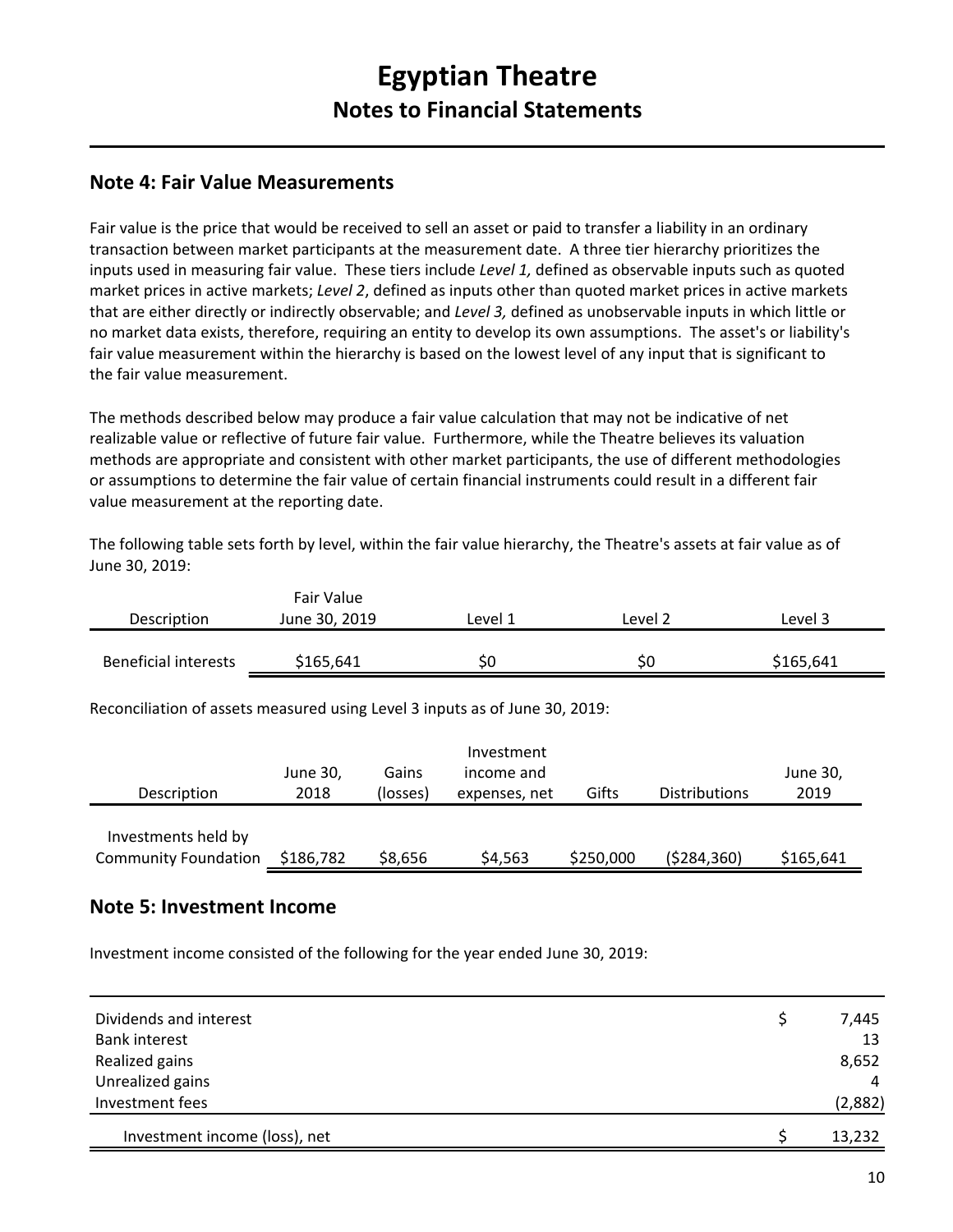# **Note 6: Property and Equipment**

Property and equipment consisted of the following for the year ended June 30, 2019:

| Land                             | 10,000    |
|----------------------------------|-----------|
| <b>Building and improvements</b> | 1,755,885 |
| Wurlitzer organ                  | 75,000    |
| Theatre seats                    | 196,341   |
| Theatre Equipment                | 568,928   |
| Total property and equipment     | 2,606,154 |
| Less accumulated depreciation    | 1,140,921 |
| Property and equipment, net      | 1,465,233 |

Depreciation expense for the year totaled \$111,403 for the year ending June 30, 2019.

## **Note 7: Accrued Expenses**

Accrued expenses consisted of the following for the year ended June 30, 2019:

| Payroll and related<br>Sales tax | 15,829<br>493 |
|----------------------------------|---------------|
| Medical reimbursement            | 3,600         |
| Total                            | 19,922        |

## **Note 8: Deposits**

The Theatre collects revenues for shows in advance. These revenues are held as deposits until the future performance is performed. After performance the deposits for a particular show are transferred to recognized revenues. As of June 30, 2019 the Theatre was currently holding \$45,837 as deposits for future performances.

## **Note 9: Deferred Revenue**

The Theatre received \$75,000 in 2018 from Northwestern Hospital. Northwestern Hospital committed \$25,000 over a three year period. In fiscal year 2019 \$25,000 was recognized into income.